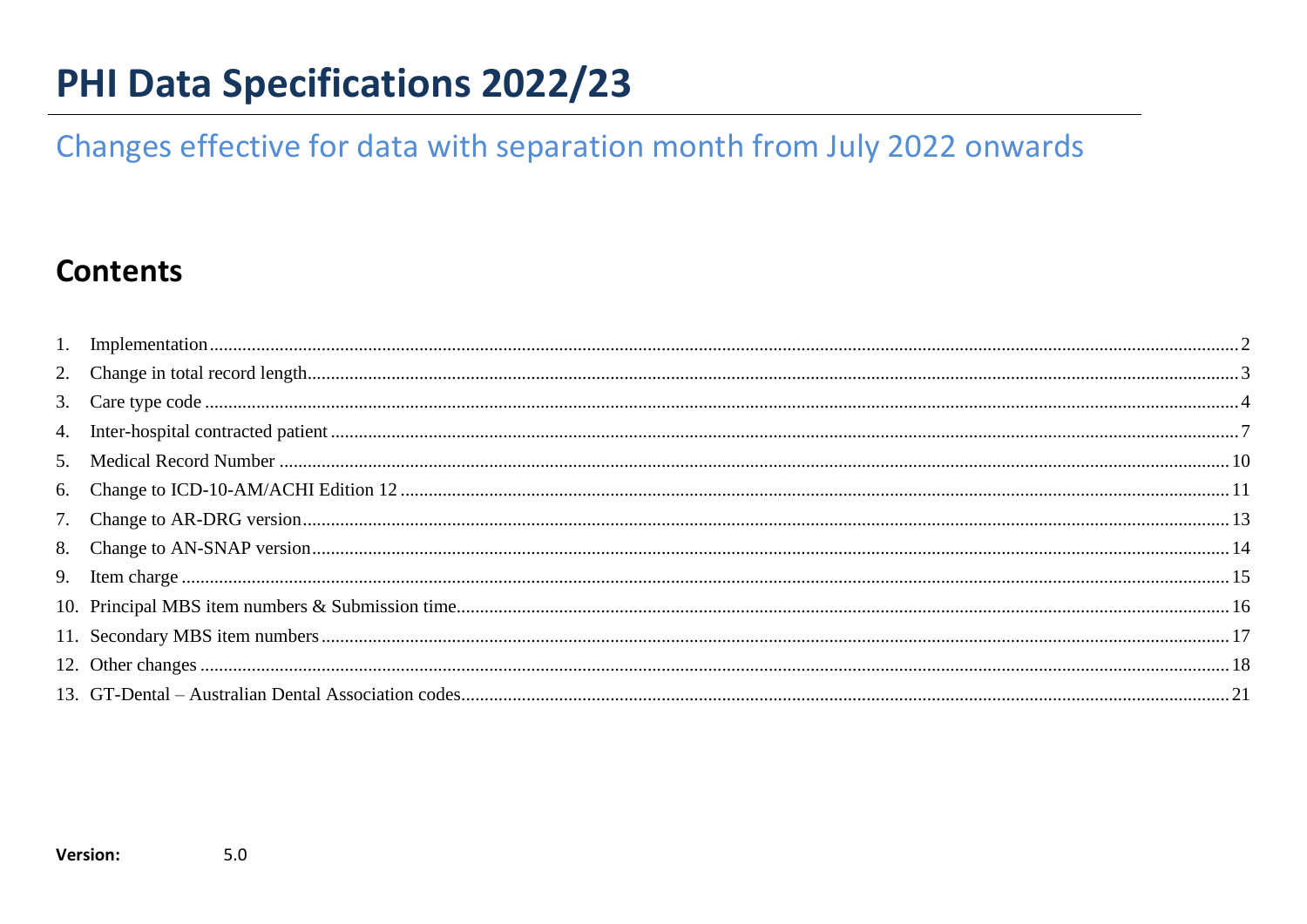**Date Updated: Tuesday, April 26, 2022 Content Owner:** Department of Health

### <span id="page-1-0"></span>**1.Implementation**

For PHDB (hospital to department), HCP (hospital to insurer), and HCP1 (insurer to department), these proposed changes to data specifications are designed to apply to hospital separation data with separation month from July 2022 onwards, i.e. data relating to the 2022-23 financial year and following years.

For GT-Dental (insurer to department) and HCP2 (insurer to department) there are no changes. However, please note that insurers should be reporting dental services using the full list of valid ADA codes in the Australian Schedule of Dental Services and Glossary 2017 rather than only the 21 codes that were previously mandatory.

Changes in this summary document are correspondingly indicated IN RED in the associated data specification spreadsheets for each collection (PHDB, HCP or HCP1).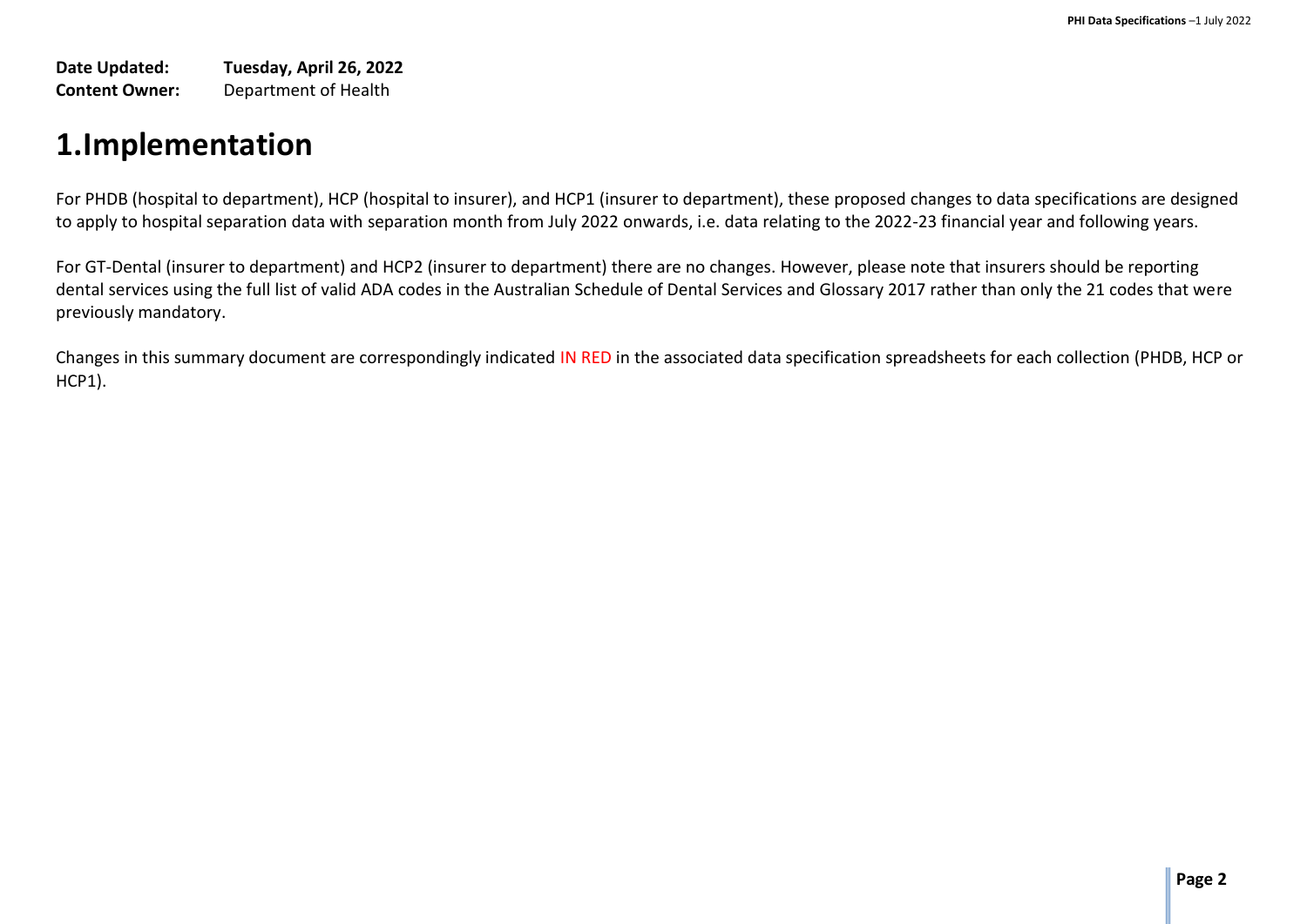### <span id="page-2-0"></span>**2.Change in total record length**

**Datasets:** HCP1 (episode)

#### **Total record length**

| HCP1 Epi: | 1377 characters: record type of 'E' followed by 1376 character record        |
|-----------|------------------------------------------------------------------------------|
| Episode   | <del>1077 bilalaucio, icubu type ur E-lulluwed by Toru bilalauci Teubu</del> |
|           | 7 characters: record type of 'E' followed by 1396 character record           |

Note: this change to total record length is recorded at the bottom of the relevant worksheet, and is also noted in the INPUT FILE FORMAT worksheet of the HCP1 spreadsheet.

#### **HCP1 – Input File Format**

| <b>Item</b>            | Quantity                  | Type & size | <b>Values/description</b>                                    |
|------------------------|---------------------------|-------------|--------------------------------------------------------------|
| <b>EPISODE RECORDS</b> | many per physical file of | A(1377)     | 43771397 characters; record type of 'E' followed by 43761396 |
|                        | data                      | A(1397)     | character record as specified in this document.              |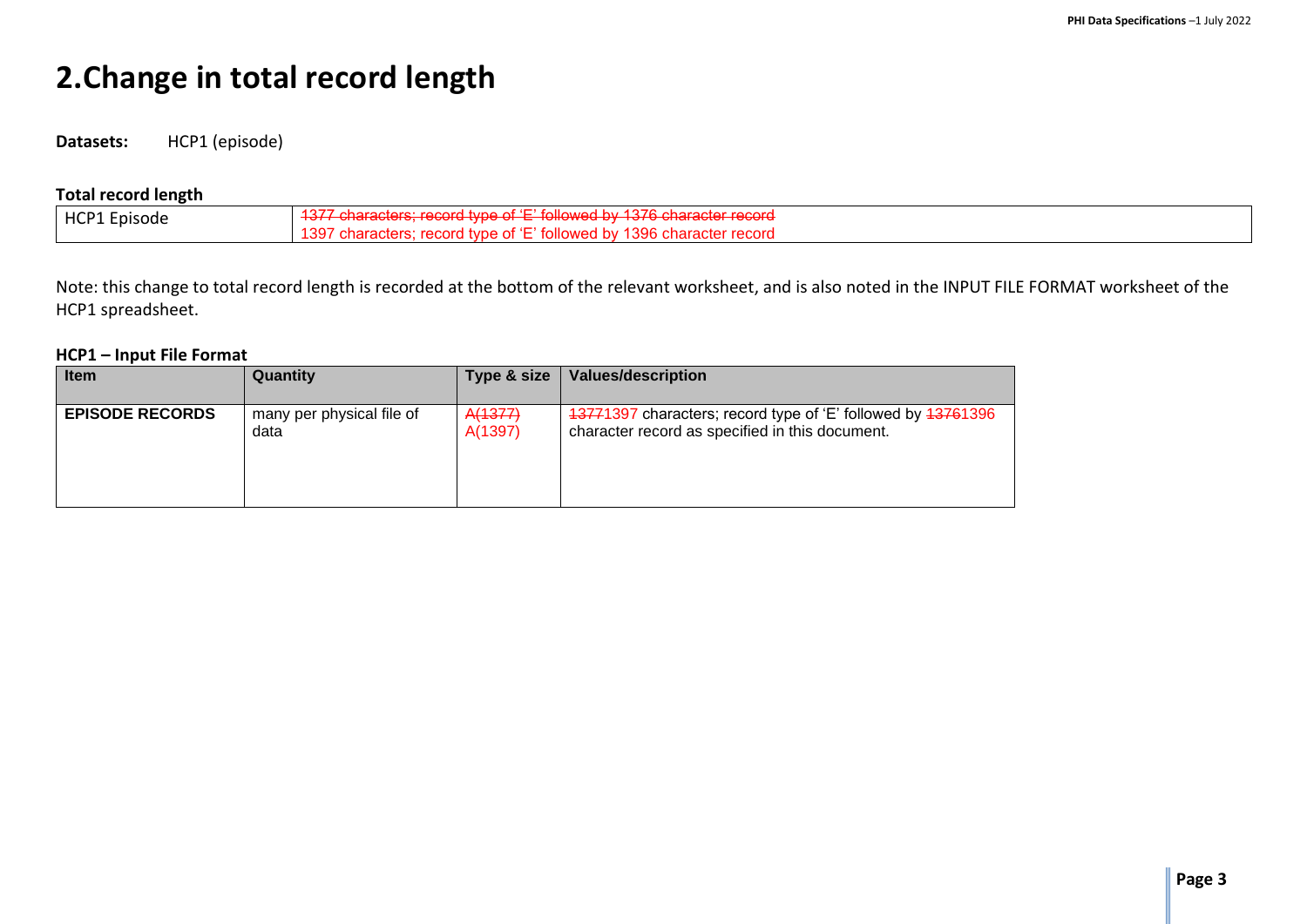### <span id="page-3-0"></span>**3.Care type code**

**Data Item:** Care type code

**Datasets:** This change affects the following data specifications: HCP1 (episode)

**Change:** Blank fill superseded 'care type' field and revise edit rule for the replacement 'care type code' field

Reason: In HCP1 (insurer to department), both the superseded field 'care type' and the replacement field 'care type code' were previously accepted during the two-year period of transition to ECLIPSE web services. The transition to webservices will be complete from 1 July 2022. This change is to blank fill the superseded 'care type' field and revise edit rule for the replacement 'care type code' field.

**See following pages**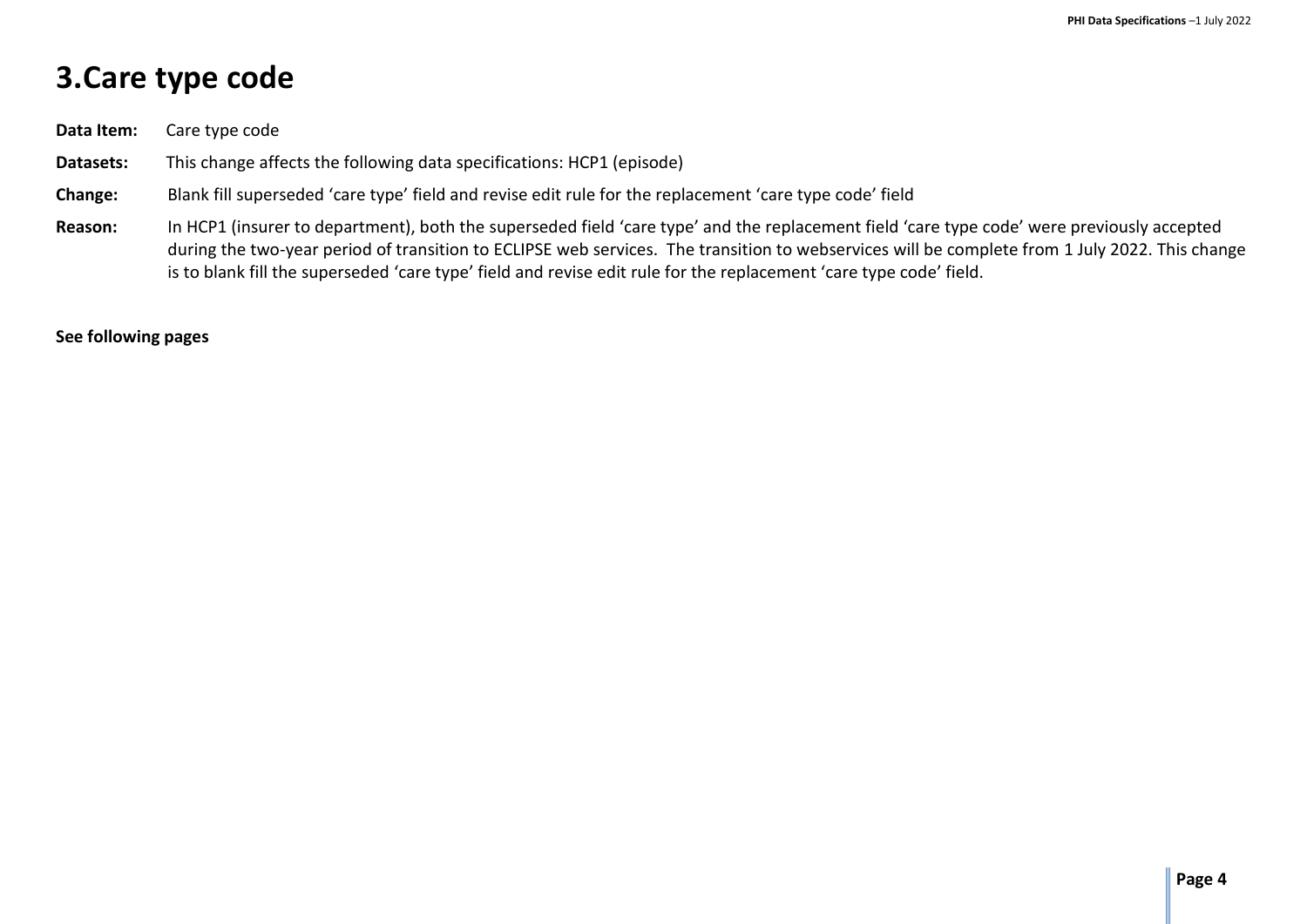| <b>No</b> | <b>Data Item</b>          | <b>METeOR</b>                                                                                                                               | <b>Type</b> | <b>Format</b>                                                                               | <b>Coding description</b>                                                                                                                                                                                                                                                                                                                                                                                                                                                                                                                                                                                                                                                                                                                                                                                                                                                                                                                                                                                                                                                                                                                                                                                                                                                                             | <b>Edit Rules</b>                                                                                                                         | Error        |
|-----------|---------------------------|---------------------------------------------------------------------------------------------------------------------------------------------|-------------|---------------------------------------------------------------------------------------------|-------------------------------------------------------------------------------------------------------------------------------------------------------------------------------------------------------------------------------------------------------------------------------------------------------------------------------------------------------------------------------------------------------------------------------------------------------------------------------------------------------------------------------------------------------------------------------------------------------------------------------------------------------------------------------------------------------------------------------------------------------------------------------------------------------------------------------------------------------------------------------------------------------------------------------------------------------------------------------------------------------------------------------------------------------------------------------------------------------------------------------------------------------------------------------------------------------------------------------------------------------------------------------------------------------|-------------------------------------------------------------------------------------------------------------------------------------------|--------------|
|           |                           | identifier                                                                                                                                  | & size      |                                                                                             |                                                                                                                                                                                                                                                                                                                                                                                                                                                                                                                                                                                                                                                                                                                                                                                                                                                                                                                                                                                                                                                                                                                                                                                                                                                                                                       |                                                                                                                                           | code/s       |
| 44        | Care Type<br>(superseded) | <b>METeOR</b><br>270174<br>but with<br>additional<br>code<br>$11 -$<br><b>Mental</b><br>Health<br>Gare<br>(From<br><b>METeOR</b><br>584408) | N(3)        | Left justify<br>two digit<br>codes and<br>follow with a<br>blank space<br><b>Blank fill</b> | The overall nature of a clinical service provided to an admitted patient<br>during an episode of care (admitted care), or the type of service<br>provided by the hospital for boarders or posthumous organ procurement<br>(other care), as represented by a code.<br>$10 = \text{Acute care}$<br>$11 -$ Mental Health Care<br>$20$ = Rehabilitation care<br>21 = Rehabilitation care delivered in a designated unit<br>22 = Rehabilitation care according to a designated program<br>23 = Rehabilitation care is the principle clinical intent<br>$30$ = Palliative care<br>31 = Palliative care delivered in a designated unit<br>32 = Palliative care according to a designated program<br>33 = Palliative care is the principle clinical intent<br>40 = Geriatric Evaluation and management<br>50 = Psychogeriatric care<br>60 = Nursing Home Type<br>$70$ = Newborn care<br>80 = Other admitted patient care<br>90 = Organ procurement - posthumous<br>$100$ = Hospital boarder<br>This field has been superseded by the new item: 'Care type code' (Item<br>No 83) but will still be accepted during the period of transition to<br><b>ECLIPSE webservices.</b><br>This field has been retained as a placeholder to minimise system<br>changes. See replacement item: 'Care type code' (Item 83) | If not blank,<br>Reject record if<br><del>not</del><br>(10, 11, 20, 21,<br>22, 23, 30, 31,<br>32, 33, 40, 50,<br>60, 70, 80, 90 or<br>400 | <b>EE044</b> |
|           |                           |                                                                                                                                             |             |                                                                                             |                                                                                                                                                                                                                                                                                                                                                                                                                                                                                                                                                                                                                                                                                                                                                                                                                                                                                                                                                                                                                                                                                                                                                                                                                                                                                                       |                                                                                                                                           |              |

### **HCP1 – Episode – blank fill superseded field**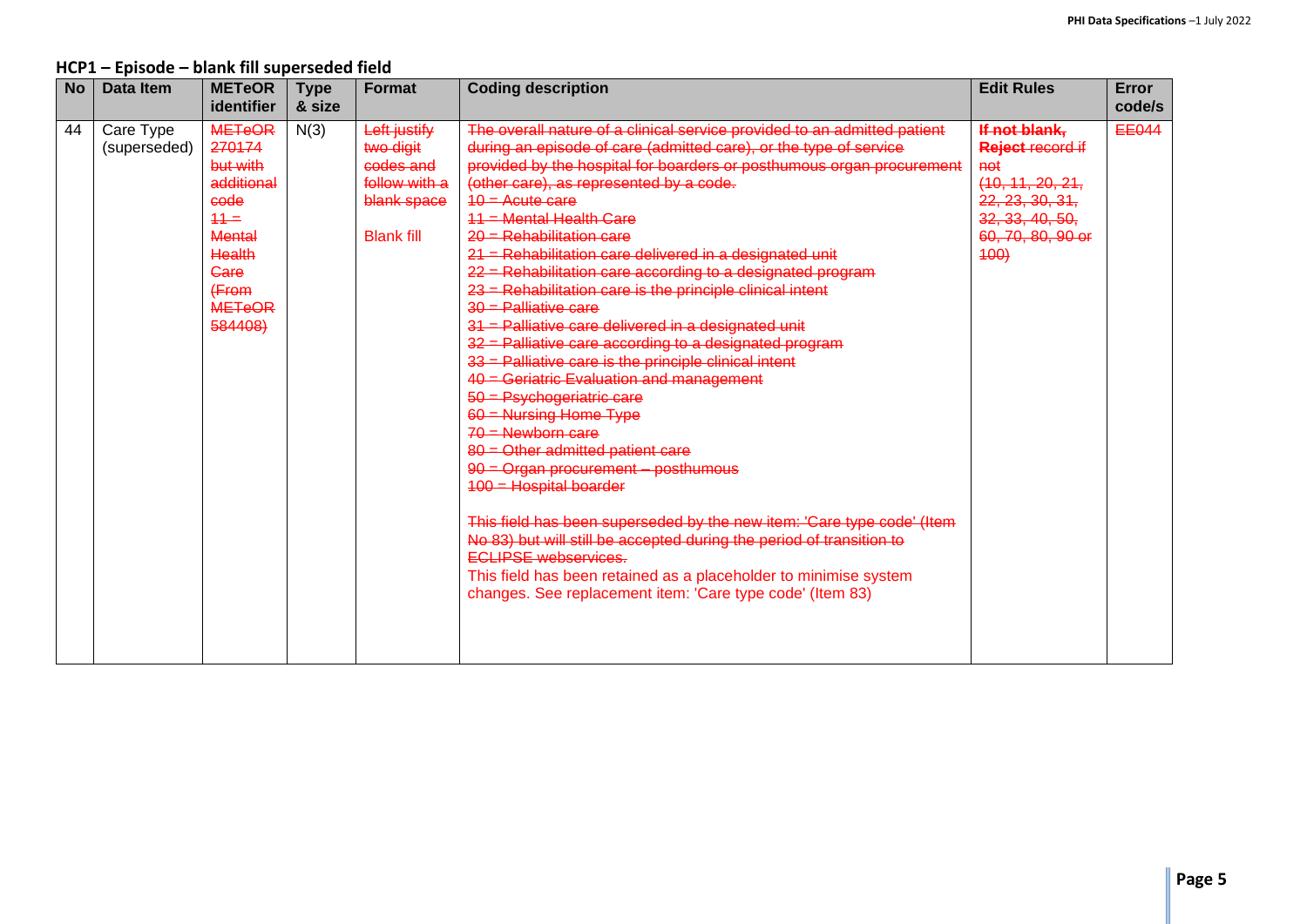#### **HCP1 – Episode – revised edit rule**

| <b>No</b> | Data Item         | Type &<br>size | Format                                                                      | <b>Coding description</b>                                                                                                                                                                                                                                                                                                                                                                                                                                                                                                                                                                                                                                                                            | <b>Edit Rules</b>                                                                                                                                                                                                                                                | Error<br>code/s |
|-----------|-------------------|----------------|-----------------------------------------------------------------------------|------------------------------------------------------------------------------------------------------------------------------------------------------------------------------------------------------------------------------------------------------------------------------------------------------------------------------------------------------------------------------------------------------------------------------------------------------------------------------------------------------------------------------------------------------------------------------------------------------------------------------------------------------------------------------------------------------|------------------------------------------------------------------------------------------------------------------------------------------------------------------------------------------------------------------------------------------------------------------|-----------------|
| 83        | Care type<br>code | N(2)           | Left justify.<br>For one<br>digit codes,<br>follow with<br>a blank<br>space | The overall nature of a clinical service provided to an admitted<br>patient during an episode of care (admitted care), or the type of<br>service provided by the hospital for boarders or posthumous organ<br>procurement (care other than admitted care), as represented by a<br>code.<br>Admitted care<br>1 Acute care<br>2 Rehabilitation care<br>3 Palliative care<br>4 Geriatric evaluation and management<br>5 Psychogeriatric care<br>6 Maintenance care<br>7 Newborn care<br>11 Mental health care<br>88 Other admitted patient care<br>Care other than admitted care<br>9 Organ procurement-posthumous<br>10 Hospital boarder<br>This field supersedes previous 'care type' field (Item 44) | Reject record if 'Care type' (Item<br>44) is blank and 'Care type code'<br>(Item 83) is not<br>$(1, 2, 3, 4, 5, 6, 7, 9, 10, 11 \text{ or } 88)$<br>(Reject record if not in correct<br>format: single digits must be left<br>justified and followed by a blank) | EE083           |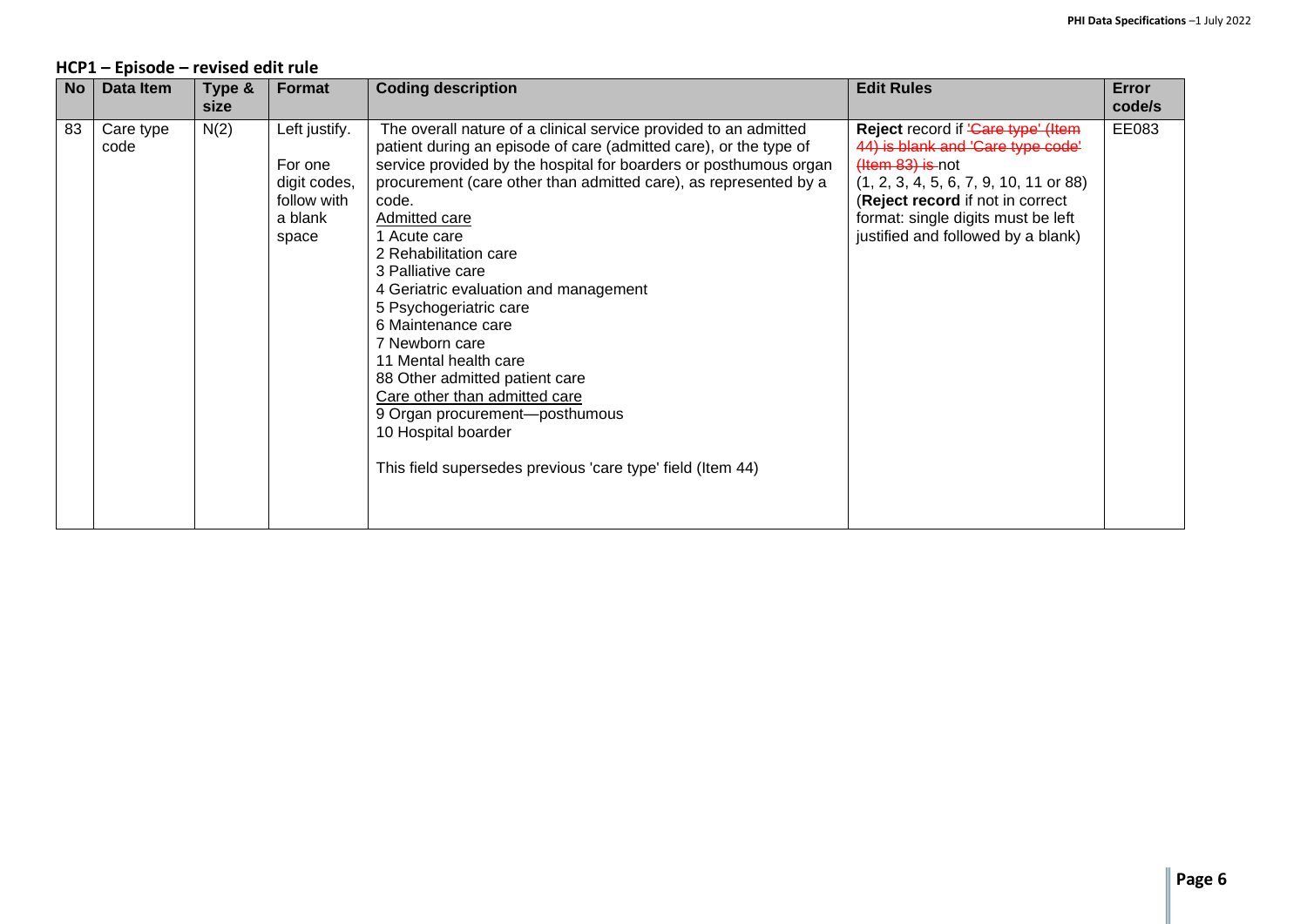### <span id="page-6-0"></span>**4.Inter-hospital contracted patient**

**Data Item:** Inter-hospital contacted patient

**Datasets:** This change affects the following data specifications: HCP1 (episode)

**Change:** Blank fill superseded 'Inter-hospital contacted patient' field and revise edit rule for the replacement 'Inter hospital contracted patient code' field

Reason: In HCP1 (insurer to department), both the superseded field 'Inter-hospital contacted patient' and the replacement field 'Inter hospital contracted patient code' were previously accepted during the two-year period of transition to ECLIPSE web services. The transition to webservices will be complete from 1 July 2022. This change is to blank fill the superseded 'Inter-hospital contacted patient' field and revise edit rule for the replacement 'Inter hospital contracted patient code' field.

**See following pages**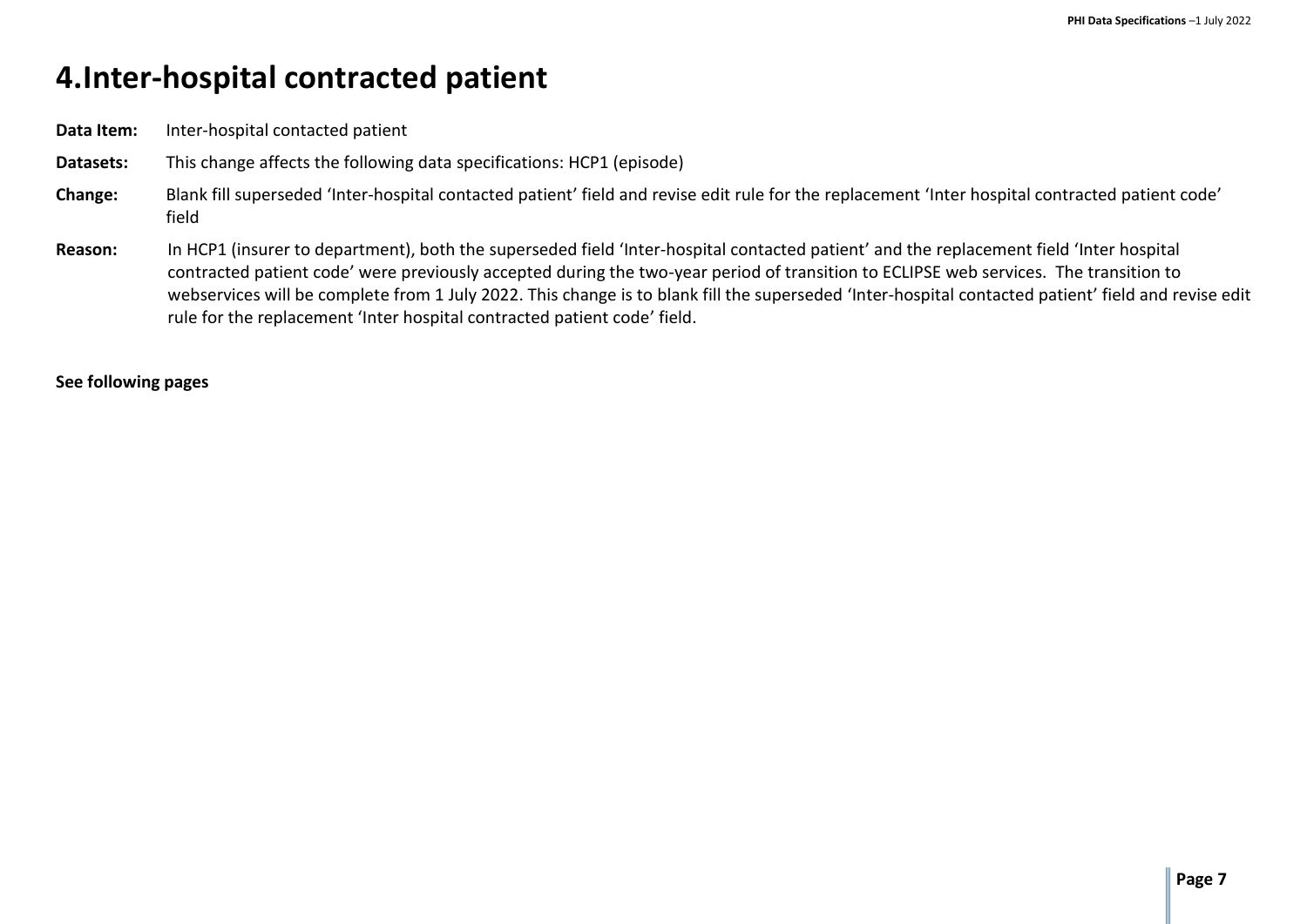| No | Data Item                                               | <b>METeOR</b><br>identifier | <b>Type</b><br>& size | <b>Format</b>     | <b>Coding description</b>                                                                                                                                                                                                                                                                                                                                                                                                                                                                                                                                                                                                                                                                                                                                                                                                                                                      | <b>Edit Rules</b>                                           | Error<br>code/s |
|----|---------------------------------------------------------|-----------------------------|-----------------------|-------------------|--------------------------------------------------------------------------------------------------------------------------------------------------------------------------------------------------------------------------------------------------------------------------------------------------------------------------------------------------------------------------------------------------------------------------------------------------------------------------------------------------------------------------------------------------------------------------------------------------------------------------------------------------------------------------------------------------------------------------------------------------------------------------------------------------------------------------------------------------------------------------------|-------------------------------------------------------------|-----------------|
| 60 | Inter-hospital<br>contracted<br>patient<br>(superseded) | 270409                      | N(1)                  | <b>Blank fill</b> | An episode of care for an admitted patient whose treatment and/or<br>care is provided under an arrangement between a hospital purchaser<br>of hospital care (contracting hospital) and a provider of an admitted<br>service (contracted hospital), and for which the activity is recorded by<br>both hospitals, as represented by a code.<br>1 = Inter-Hospital contracted patient from public sector;<br>2 = Inter-Hospital contracted patient from private sector<br>3 = Not contracted<br>$9$ = Not reported<br>This field has been superseded by the the new item: 'Inter hospital<br>contracted patient code' (Item 87) but will still be accepted during the<br>period of transition to ECLIPSE webservices.<br>This field has been retained as a placeholder to minimise system<br>changes. See replacement item: 'Inter hospital contracted patient<br>code' (Item 87) | If present, reject<br>record if not (1,<br>$2, 3$ or $9$ ). | EE060.0         |

#### **HCP1 – Episode – blank fill superseded field**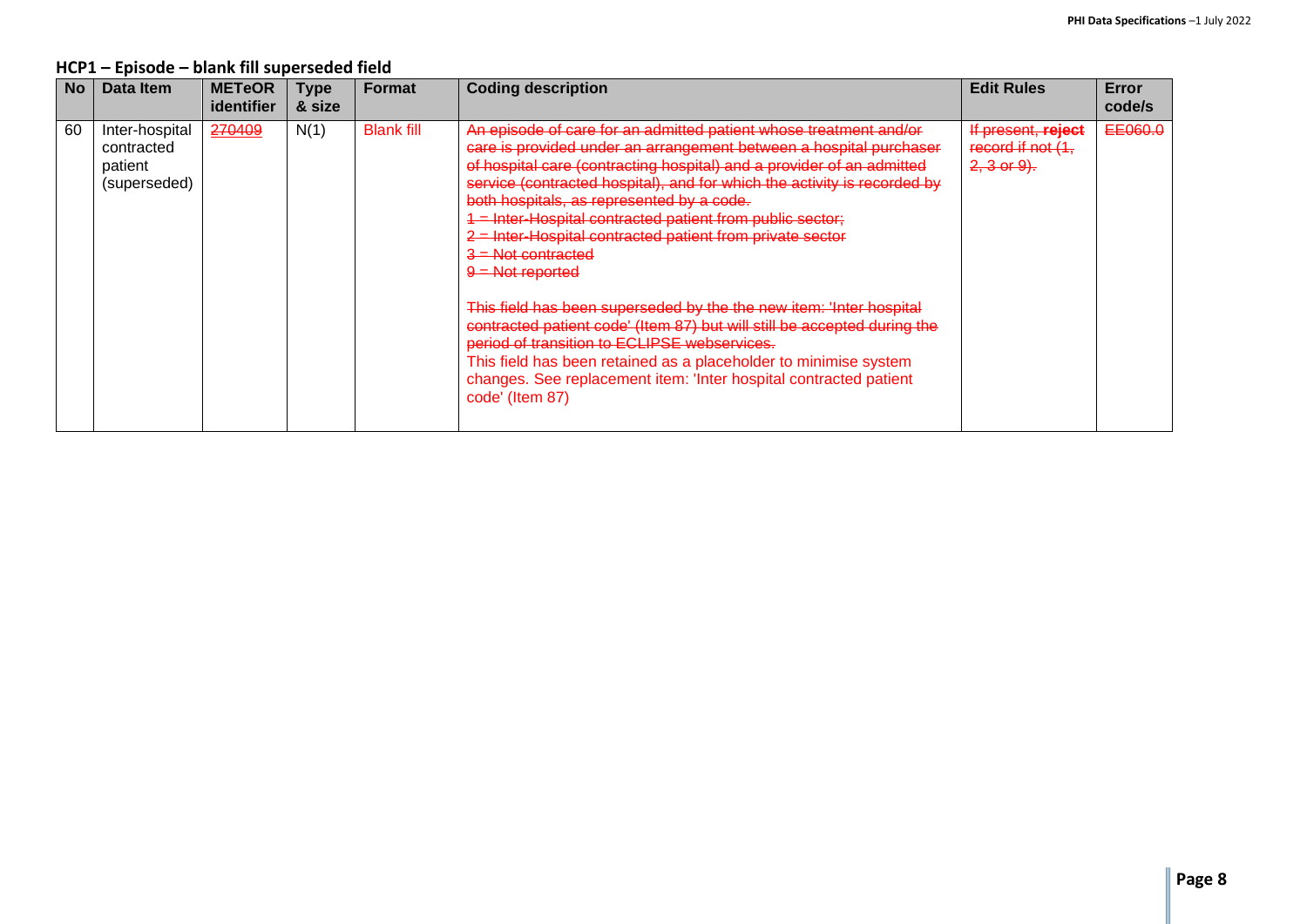#### **HCP1 – Episode – revised edit rule**

| <b>No</b> | Data Item                                 | Type &<br>size | <b>Coding description</b>                                                                                                                                                                                                | <b>Edit Rules</b>                                                                                                       | Error<br>code/s |
|-----------|-------------------------------------------|----------------|--------------------------------------------------------------------------------------------------------------------------------------------------------------------------------------------------------------------------|-------------------------------------------------------------------------------------------------------------------------|-----------------|
| 87        | Inter hospital contracted<br>patient code | N(1)           | An episode of care for an admitted patient whose treatment and/or care<br>is provided under an arrangement between a hospital purchaser of<br>hospital care (contracting hospital) and a provider of an admitted service | If present, reject record if not<br>$(1,2,3,4,5 \text{ or } 9)$                                                         | EE087.0         |
|           |                                           |                | (contracted hospital), and for which the activity is recorded by both<br>hospitals, as represented by a code.                                                                                                            | Reject record if both 'Inter hospital<br>contracted patient' (Item 60) and<br><b>'Inter hospital contracted patient</b> | EE087.1         |
|           |                                           |                | Contracted (destination) hospital<br>= Inter-hospital contracted patient from public sector hospital;<br>2 = Inter-hospital contracted patient from private sector hospital;                                             | eode' (Item 87) are blank and<br>hospital type is (private or private<br>day facility).                                 |                 |
|           |                                           |                | Contracting (originating) hospital<br>3 = Inter-hospital contracted patient to public sector hospital;<br>$4$ = Inter-hospital contracted patient to private sector hospital;                                            |                                                                                                                         |                 |
|           |                                           |                | $5 =$ Not inter-hospital contracted;<br>$9 = Not stated$ .                                                                                                                                                               |                                                                                                                         |                 |
|           |                                           |                | This field supersedes previous field: Inter-hospital contracted patient'<br>(Item 60)                                                                                                                                    |                                                                                                                         |                 |
|           |                                           |                |                                                                                                                                                                                                                          |                                                                                                                         |                 |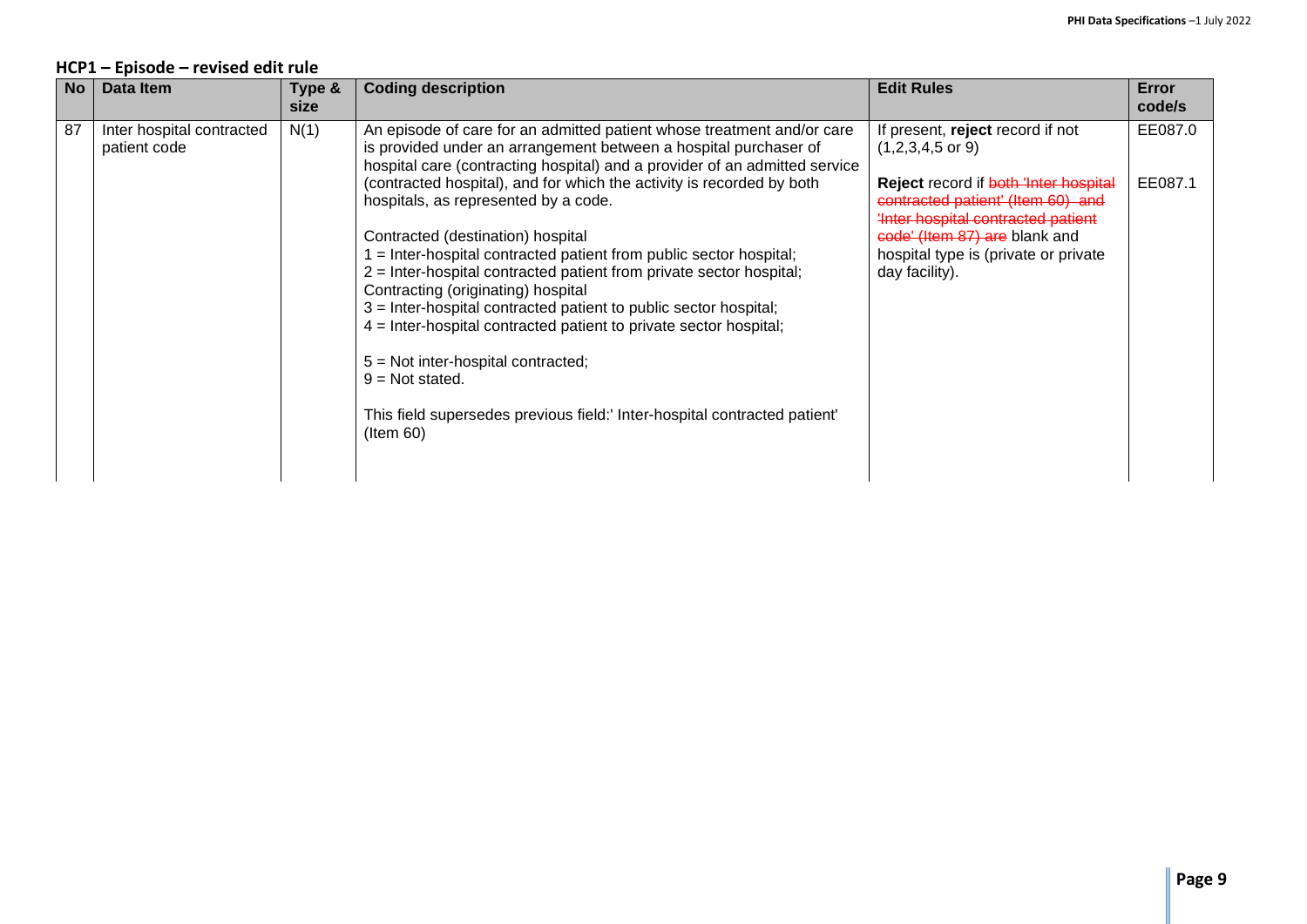### <span id="page-9-0"></span>**5.Medical Record Number**

**Data Item:** Medical record number (MRN)

**Datasets:** HCP1 (episode)

**Change:** 1. Add new field for MRN in HCP1

2. Change total record length for HCP1 (Episode) from 1377 to 1397 characters

**Reason:** This field is already included in PHDB and HCP. Inclusion of this field in HCP1 will allow the department to compare records between PHDB and HCP1 data, and will allow substantial improvements in data quality.

#### **HCP1 – Episode – new field**

| <b>No</b> | <b>Data</b><br><b>Item</b>                | <b>Obligation</b> | <b>Position</b><br><b>Start</b> | <b>Position</b><br><b>End</b> | <b>Type</b><br>& size | Format                               | <b>Coding description</b>                                                                                                                                                 | <b>Edit Rules</b>                     | Error<br>code/s |
|-----------|-------------------------------------------|-------------------|---------------------------------|-------------------------------|-----------------------|--------------------------------------|---------------------------------------------------------------------------------------------------------------------------------------------------------------------------|---------------------------------------|-----------------|
| 88        | <b>Medical</b><br>Record<br><b>Number</b> | <b>OPA</b>        | 1377                            | 1396                          | A(20)                 | Left<br>justify<br><b>Blank fill</b> | The Medical Record Number (or<br>unit record number) that uniquely<br>identifies the patient, regardless of<br>the number of admissions they have<br>had to the facility. | <b>Identify</b><br>record if<br>blank | <b>EW088</b>    |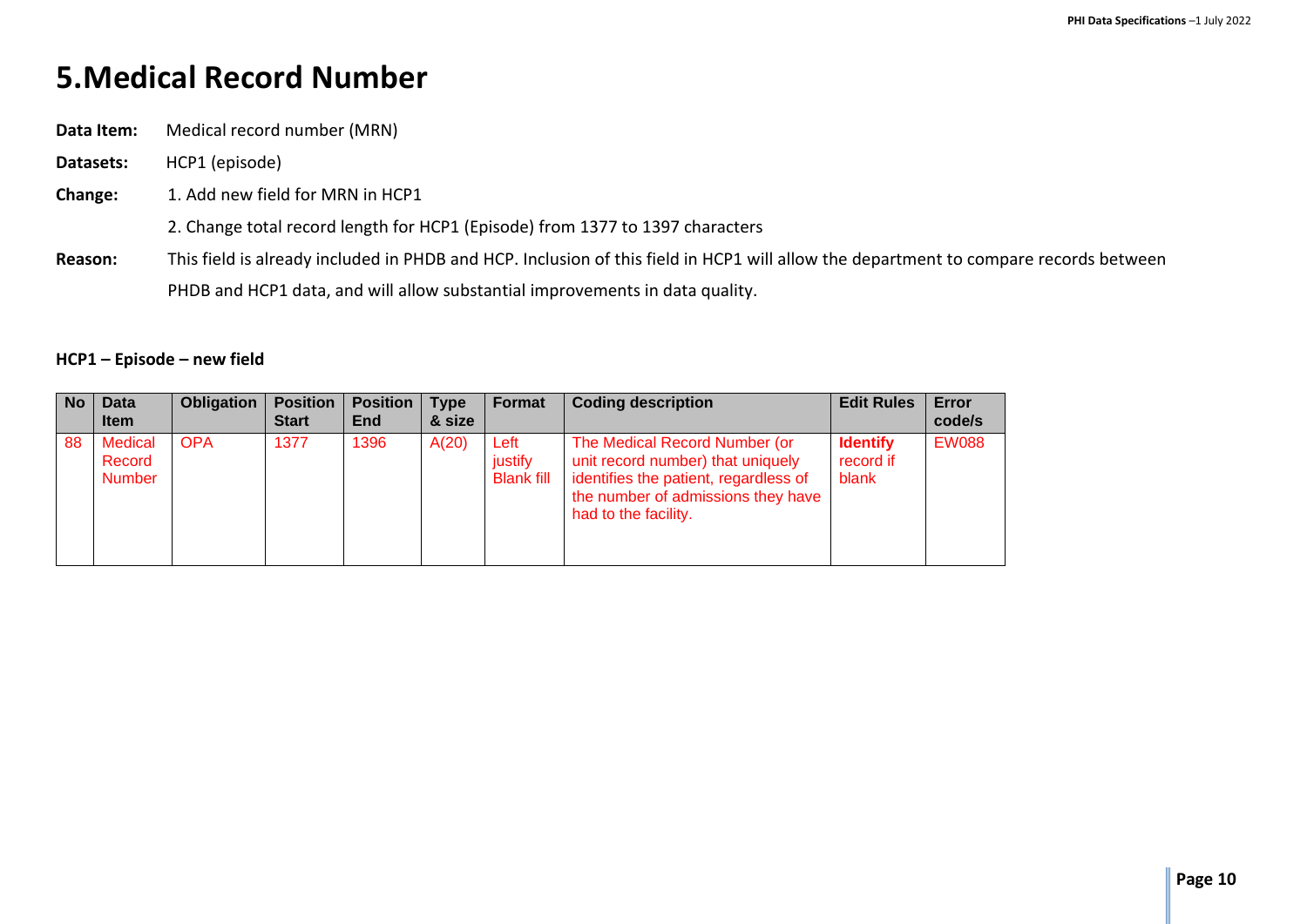## <span id="page-10-0"></span>**6.Change to ICD-10-AM/ACHI Edition 12**

**Data Sets:** PHDB, HCP, HCP1

**Header records:** This change affects the following data items in Header records

| Data Collection | No.                            | Data Item          |
|-----------------|--------------------------------|--------------------|
| PHDB            | Header Record - Item number 11 | <b>ICD Version</b> |
| <b>HCP</b>      | Header Record – Item number 11 | <b>ICD Version</b> |

**Data items / Lookup tables:** This change affects the following data items and lookup tables

| <b>Data Collection</b> | Data Items                                 | <b>Lookup Tables</b>   | <b>Updated to</b>      |
|------------------------|--------------------------------------------|------------------------|------------------------|
| <b>PHDB</b>            | Principal Diagnosis, Additional Diagnosis, | Diagnosis Codes        | <b>Twelfth Edition</b> |
|                        | Procedure                                  | <b>Procedure Codes</b> |                        |
| <b>HCP</b>             | Principal Diagnosis, Additional Diagnosis, | Diagnosis Codes        | <b>Twelfth Edition</b> |
|                        | Procedure                                  | <b>Procedure Codes</b> |                        |
| HCP1                   | Principal Diagnosis, Additional Diagnosis, | Diagnosis Codes        | <b>Twelfth Edition</b> |
|                        | Procedure                                  | <b>Procedure Codes</b> |                        |

**Meteor references:** This change affects the following the data items in PHDB – Episodes, HCP – Episodes and HCP1 – Episodes

| <b>Data Item</b>            | <b>METeOR</b> identifier                              |
|-----------------------------|-------------------------------------------------------|
| <b>Principal Diagnosis</b>  | <del>699609</del><br>746665                           |
| <b>Additional Diagnosis</b> | 600606<br><b><i><u>PAPARA PAPAR</u></i></b><br>746667 |
| Procedure                   | 600716<br>746669                                      |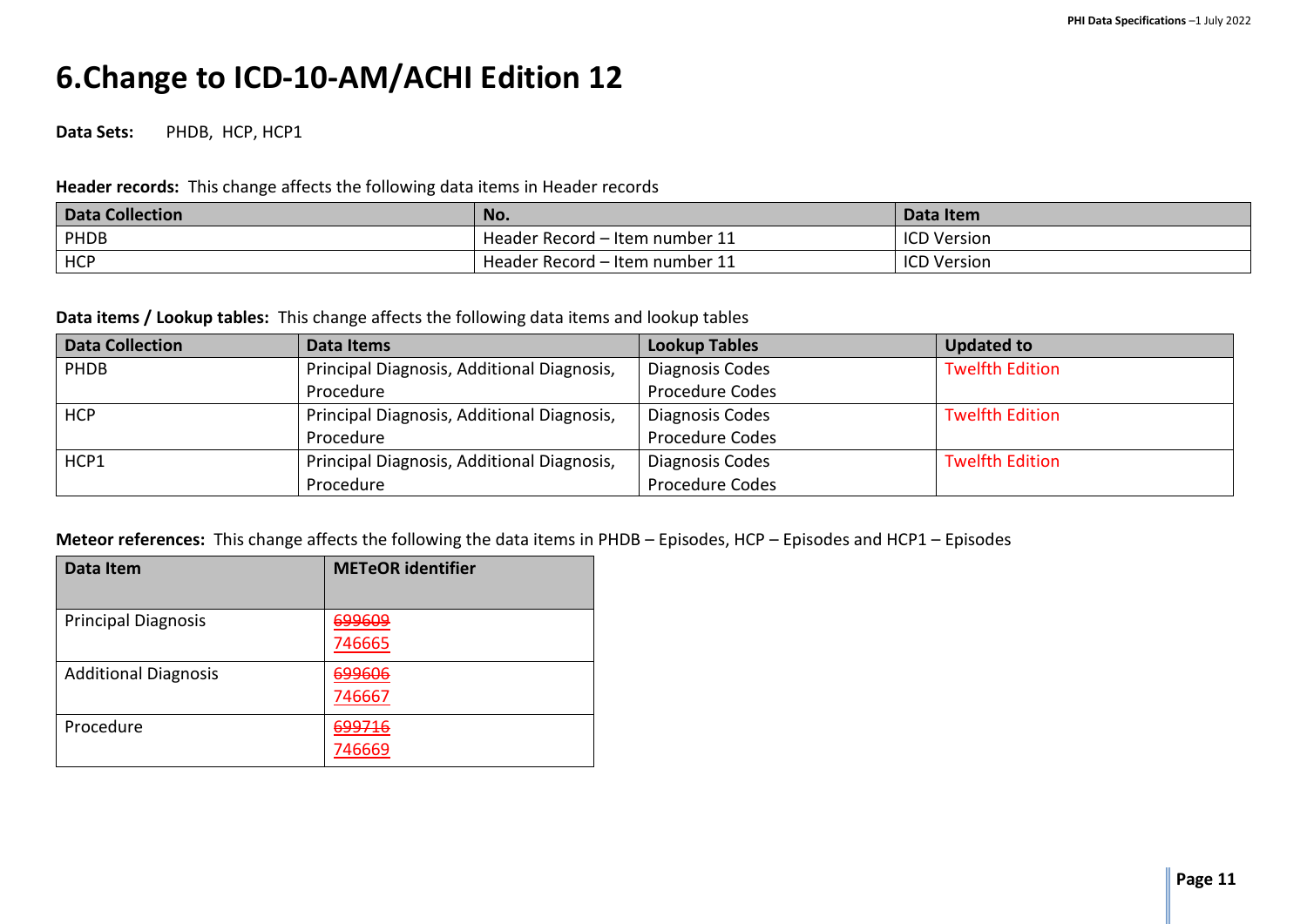**Change:** Update header records to specify ICD-10-AM/ACHI Twelfth edition. Update the diagnosis code and procedure code lookup tables to change to the Twelfth edition of the ICD-10-AM/ACHI.

**Header record HCP (same change required in PHDB)**

| <b>Item No</b> | Data Item   | <b>Type &amp; Size</b> | <b>Format</b> | <b>Comments</b>                                                                                             | <b>Edit Rules</b>                        | <b>Error Code/s</b> |
|----------------|-------------|------------------------|---------------|-------------------------------------------------------------------------------------------------------------|------------------------------------------|---------------------|
|                | ICD Version | N(4)                   |               | <u> ICD Varsion - 10 11 - 1011</u><br><del>100 voision van 270 m</del><br><b>ICD Version - 10.12 = 1012</b> | <b>Reject</b> if not a valid ICD version | <b>HE11</b>         |

**Reason:** The Twelfth edition of the ICD-10-AM/ACHI is being implemented on 1 July 2022.

Users must submit ICD-10-AM/ACHI Twelfth edition codes for data for 1 July 2022 onwards.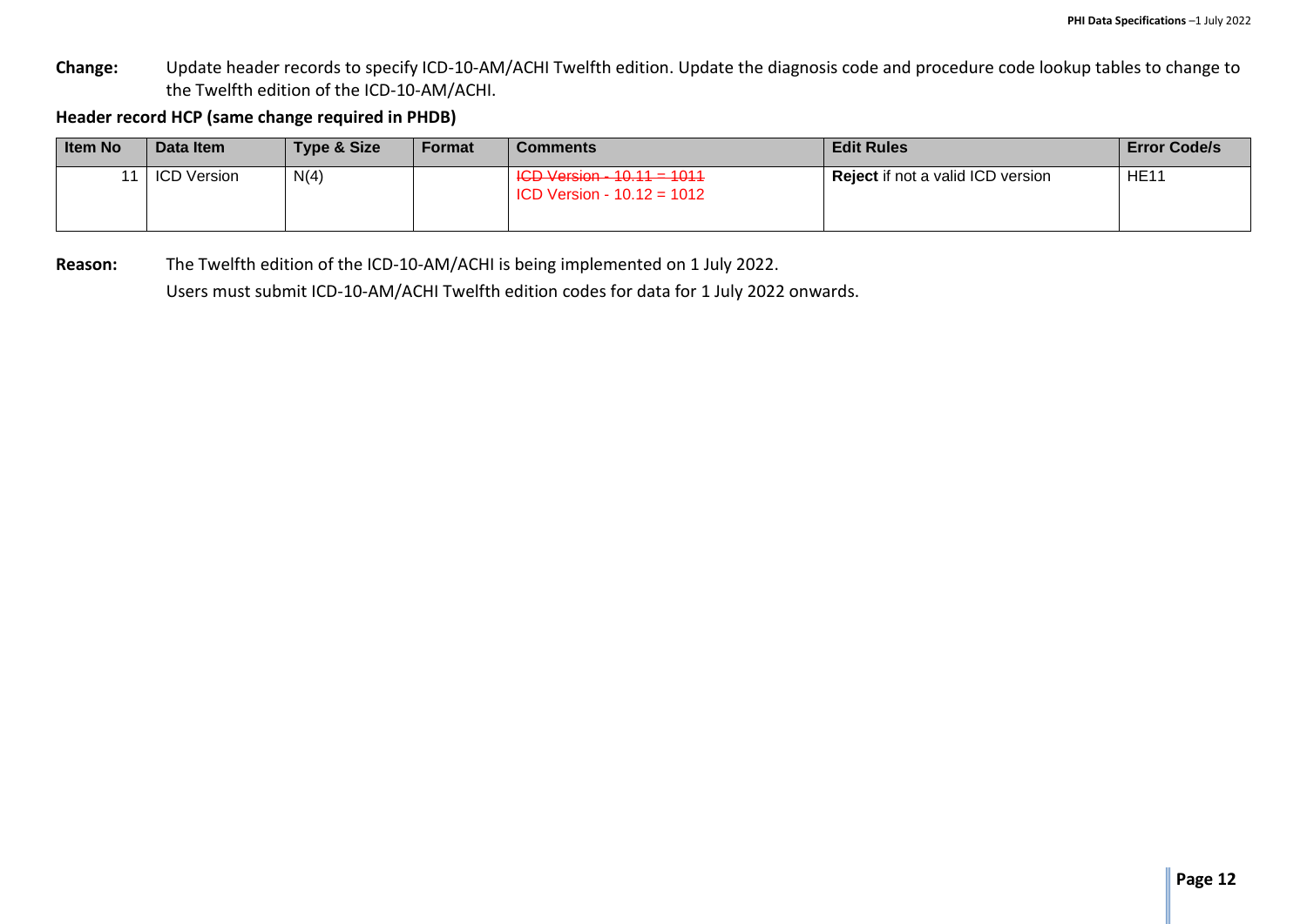### <span id="page-12-0"></span>**7.Change to AR-DRG version**

**Data Item:** AR DRG version

**Data Sets:** PHDB, HCP, HCP1

**Change:** AR-DRG version 11.0 added to the list of AR-DRG versions

**Reason:** AR-DRG version 11.0 will be released on 1 July 2022

| <b>No</b> | Data Item         | Obligation | <b>Type</b><br>& size | Format                                                                   | <b>Coding description</b>                                                                                                                                                                                                                                                                                     |                                                                                                                                                       | <b>Edit Rules</b>                                                                                                                                                        | Error<br>code/s    |
|-----------|-------------------|------------|-----------------------|--------------------------------------------------------------------------|---------------------------------------------------------------------------------------------------------------------------------------------------------------------------------------------------------------------------------------------------------------------------------------------------------------|-------------------------------------------------------------------------------------------------------------------------------------------------------|--------------------------------------------------------------------------------------------------------------------------------------------------------------------------|--------------------|
| 65        | AR DRG<br>version | O          | A(3)                  | Left justify.<br>For two digit<br>codes.<br>follow with a<br>blank space | The version of the AR-DRG classification:<br>$41 =$ version 4.1<br>$50 =$ version $5.0$<br>$52$ = version $5.2$<br>$6x =$ version $6.x$<br>$80 =$ version $8.0$<br>$na = version n.a$<br>Must be supplied if DRG code is provided at item 15<br>This field supersedes previous DRG version field (Item<br>16) | $42$ = version 4.2<br>$51 =$ version 5.1<br>$60 =$ version 6.0<br>$70 =$ version 7.0<br>$90 =$ version $9.0$<br>$100 =$ version $10.0$<br>$110 = 110$ | If present, identify record if not<br>(41, 42, 50, 51, 52, 60, 6x, 70, 80,<br>90, na, 100, 110)<br><b>Identify</b> record if blank and DRG<br>code is provided (Item 15) | EW065.0<br>EW065.1 |

#### **PHDB – Episode – revised field (same change required for HCP and HCP1)**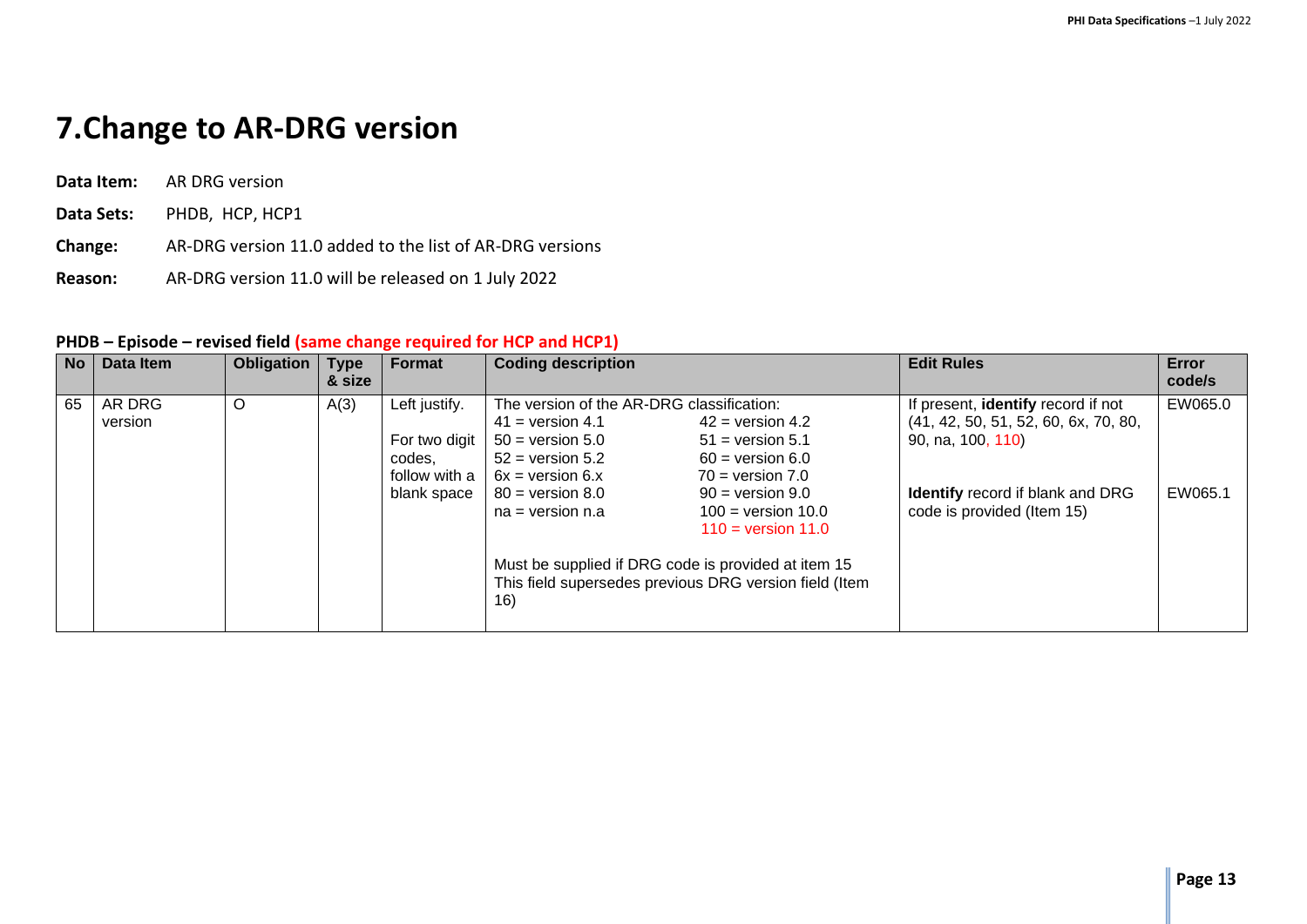### <span id="page-13-0"></span>**8.Change to AN-SNAP version**

**Data Item:** AN-SNAP version

**Data Sets:** HCP, HCP1

**Change:** AN-SNAP version 5 added to the list of AN-SNAP versions

**Reason:** AN-SNAP version 5 will be released on 1 July 2022

#### **HCP – AN-SNAP – revised field (same change required for HCP1)**

| <b>No</b> | Data Item              | <b>Obligation</b> | <b>Position</b><br><b>Start</b> | <b>Coding description</b>                                            | <b>Edit Rules</b>                                                                    | Error<br>code/s |
|-----------|------------------------|-------------------|---------------------------------|----------------------------------------------------------------------|--------------------------------------------------------------------------------------|-----------------|
| 17        | <b>AN-SNAP Version</b> | м                 | 159                             | The version of the AN-SNAP<br>Classification used to report item 16. | <b>Reject</b> record if not $(0.4, 0.02, 0.3, 0.04, 0.06)$ and<br>episode type $=$ O | AE017           |
|           |                        |                   |                                 | $02 = AN-SNAP$ Version 2<br>$03 = AN-SNAP$ Version 3                 | If present, reject if not numeric.                                                   | AE017.1         |
|           |                        |                   |                                 | $04 = AN-SNAP$ Version 4<br>$05 = AN-SNAP$ Version 5                 | <b>Identify</b> record if episode type $=$ S and not 04 or<br>05 or blank fill.      | AW017.1         |
|           |                        |                   |                                 |                                                                      | <b>Identify</b> if $(01)$ and episode type = $\Theta$                                | AW017.2         |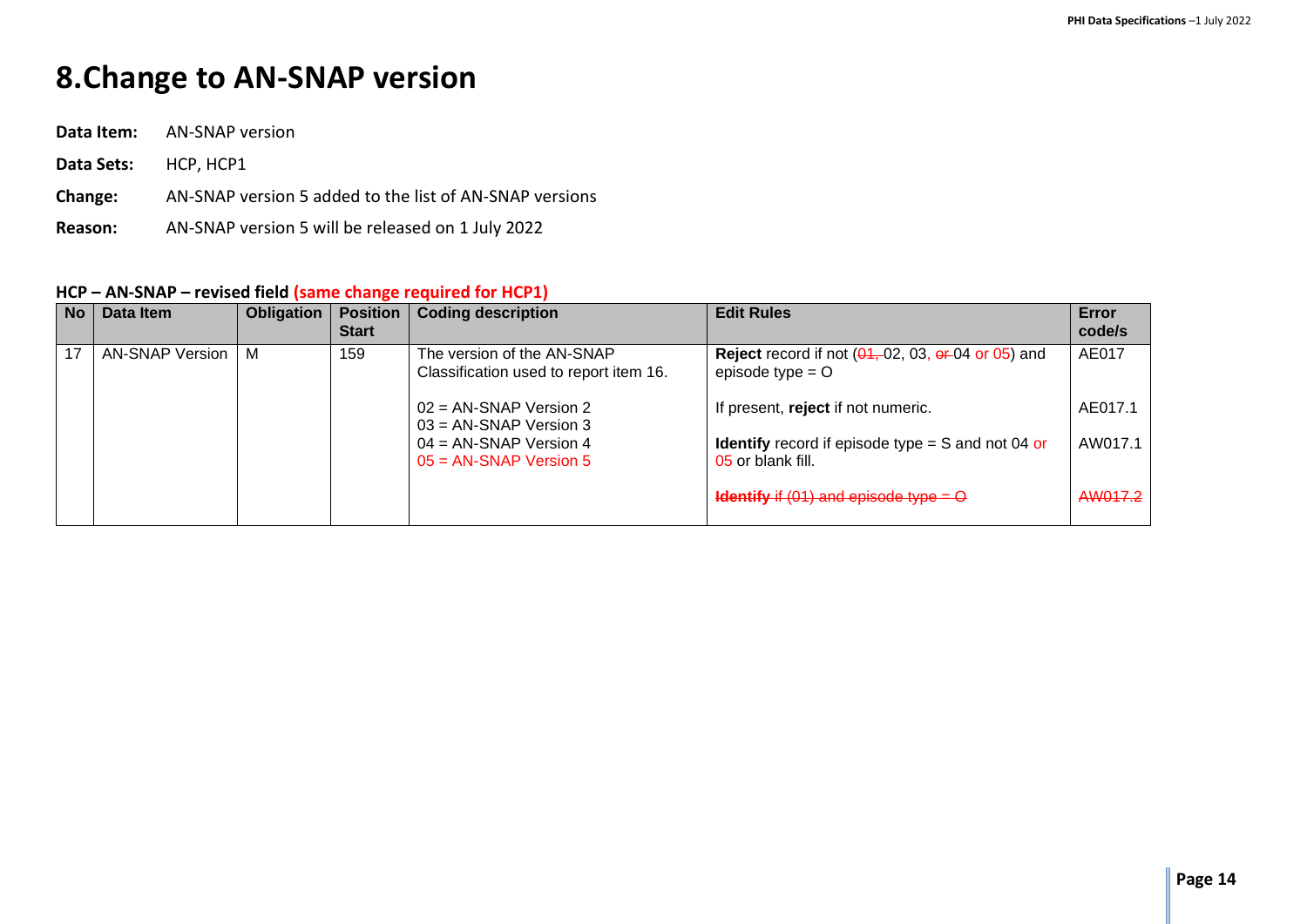### <span id="page-14-0"></span>**9.Item charge**

**Data Item:** Item charge

**Datasets:** HCP1

**Changes:** New error code ME004.1 rejects records if item charge is the same as the MBS item number

New error code MW004.2 identifies records if item charge is greater than \$30,000

Reasons: Item charge can erroneously be the same as the MBS item number. For example, an item charge of \$23,045 may be submitted for MBS item 23045

Item charge exceeding \$30,000 is expected to be an error

#### **HCP1 – Medical – new edit rules**

| <b>No</b>      | Data Item   | <b>Obligation</b> | Type &<br>size | <b>Format</b>                        | <b>Edit Rules</b>                                                                                                         | Error<br>code/s |
|----------------|-------------|-------------------|----------------|--------------------------------------|---------------------------------------------------------------------------------------------------------------------------|-----------------|
| $\overline{4}$ | Item charge | MAA               | N(9)           | Right justify<br>Zero prefix         | Reject record if not numeric or if<br>negative.                                                                           | ME004.0         |
|                |             |                   |                | \$\$\$\$\$\$\$cc<br>omit)<br>decimal | <b>Reject record if Item charge</b><br>same as MBS item number (Data<br>$item 3)$ .                                       | ME004.1         |
|                |             |                   |                | point)                               | <b>Identify</b> record Item charge less<br>than MBS Benefit. A five cent<br>tolerance applied to<br>accommodate rounding. | MW004.1         |
|                |             |                   |                |                                      | <b>Identify</b> record if value greater<br>than 30,000.                                                                   | MW004.2         |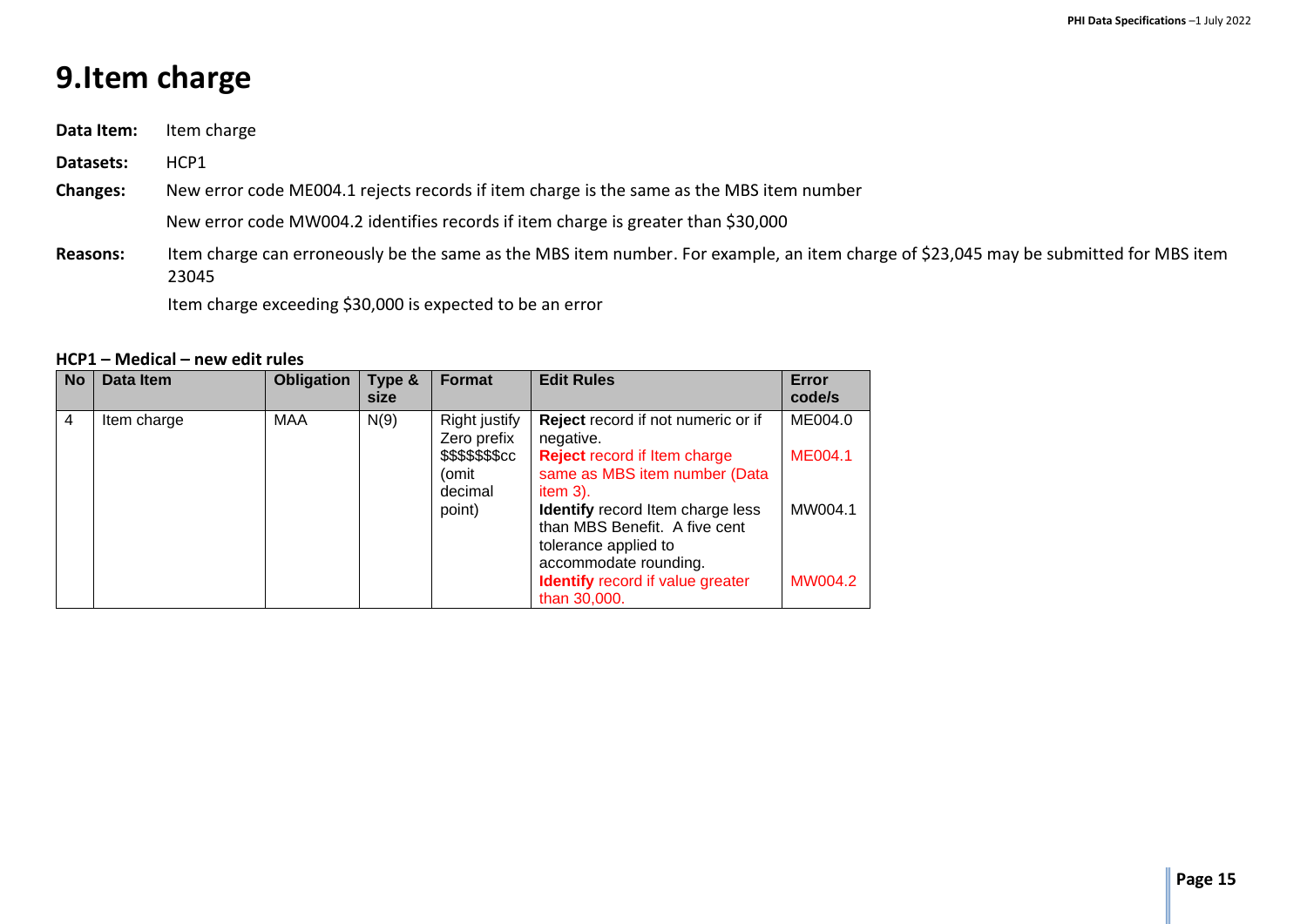### <span id="page-15-0"></span>**10. Principal MBS item numbers & Submission time**

**Data Item:** Principal MBS item numbers

**Datasets:** HCP1

**Changes:** Episode records are identified if Principal MBS item number in the episode record is not present in the MBS item field in any of the associated medical records. The new error code is RW010

A warning message "Please consider resubmitting data between 16 and 20 weeks from the end of the month of the separation to improve medical record data quality" is now given when submission is less than sixteen weeks from the end of the month of separation. The new error code is RW011

**Reason:** Episode records are in error if they are submitted without a principal MBS item number present in any of the associated medical records

Medical record data completeness can be improved if submitted no sooner than 16 weeks from the end of the month of separation.

#### **HCP1 – Edit Rules – All Records**

| <b>EDIT RULES</b>                                                                                                                                                                                                                                                      | <b>ERROR CODE/S</b> |
|------------------------------------------------------------------------------------------------------------------------------------------------------------------------------------------------------------------------------------------------------------------------|---------------------|
| <b>Identify</b> episode record if Principal MBS item number (Item 51) in the episode<br>record is not present in MBS item (Item 3) in any of the associated medical records.                                                                                           | <b>RW010</b>        |
| Warning message "Please consider resubmitting data between 16 and 20 weeks<br>from the end of the month of the separation to improve medical record data quality"<br>to be given when submission is less than sixteen weeks from the end of the month<br>of separation | <b>RW011</b>        |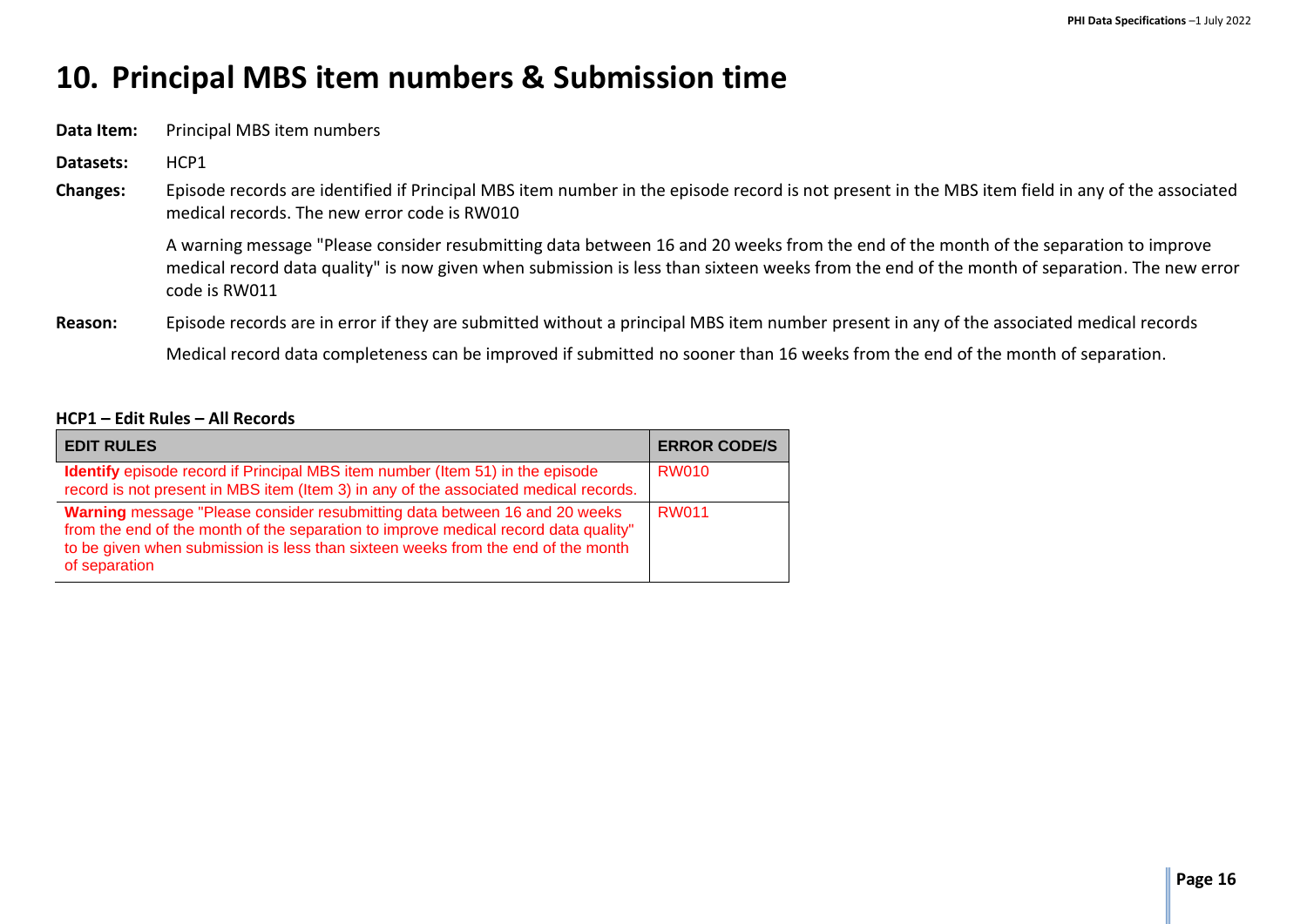### <span id="page-16-0"></span>**11. Secondary MBS item numbers**

**Data Item:** Secondary MBS item numbers

**Datasets:** PHDB, HCP, HCP1

**Changes:** Secondary MBS item numbers are identified (i.e. warning) if principal MBS item number is blank. The new error codes are W043 for PHDB, EW043 for HCP and EW054 for HCP1

**Reason:** Secondary MBS item numbers may be in error if they are submitted without a principal MBS item number

#### **PHDB – Episode – new edit rule (similar change required for HCP and HCP1)**<br> **No** | Data Item | Obligation | Type & | Format | Edit Rules **No Data Item Dividends Obligation size Formation Edit Rules Error code/s** 43 Secondary MBS Item numbers M A(14) Left justify If present, **reject** record if not a valid MBS item number from the relevant MBS Schedule(s) current for at least one day during the episode. If present, **identify** record if principal MBS item (item 40) is blank E043 W043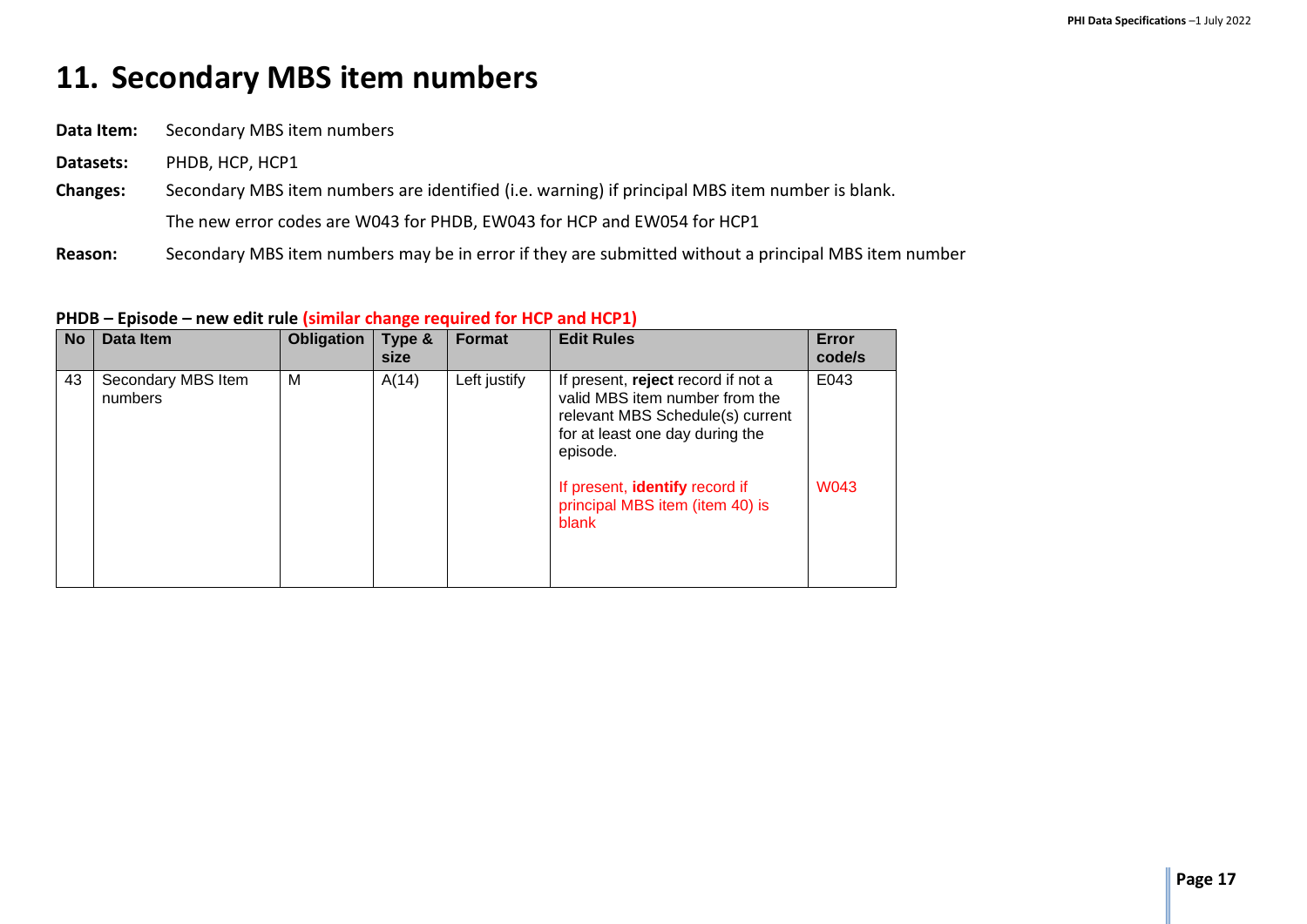### <span id="page-17-0"></span>**12. Other changes**

| <b>No</b> | Data Item                   | <b>Type</b><br>& size | Format               | <b>Coding description</b>                                                                                                                                                                                                                                                                                                                                                                                                                                                                                                                                                                                                                                                  | <b>Edit Rules</b>                                       | <b>Error</b><br>code/s |
|-----------|-----------------------------|-----------------------|----------------------|----------------------------------------------------------------------------------------------------------------------------------------------------------------------------------------------------------------------------------------------------------------------------------------------------------------------------------------------------------------------------------------------------------------------------------------------------------------------------------------------------------------------------------------------------------------------------------------------------------------------------------------------------------------------------|---------------------------------------------------------|------------------------|
| 37        | DRG version<br>(superseded) | A(2)                  | <b>Blank</b><br>fill | The version of the DRG classification:<br>$42$ = version 4.2<br>$41$ = version 4.1<br>$50 - \text{version } 5.0$<br>$51 - \nu$ ersion 5.1<br>$52$ = version $5.2$<br>$60 =$ version 6.0<br>$6x = \text{version } 6.x$<br><del>70 = version 7.0</del><br>$80 - \text{version } 8.0$<br>$90 = \text{version } 9.0$<br>$A0 = version 10.0$<br>na = version n.a<br>This field has been superseded by the new item: 'AR DRG Version'<br>(Item 84) but will still be accepted during the period of transition to<br><b>ECLIPSE webservices.</b><br>This field has been retained as a placeholder to minimise system<br>changes. See replacement item: 'AR DRG version' (Item 84) | If present, identify<br>record if not valid<br>version. | EW037.0                |

• HCP1 episode DRG version (superseded) item 37 is now blank filled, as already the case with the PHDB and HCP datasets

• METeOR reference [722675](https://meteor.aihw.gov.au/content/index.phtml/itemId/722675) for Mental Health Legal Status is superseded by [727343](https://meteor.aihw.gov.au/content/index.phtml/itemId/727343)

• Correction to File Naming Standards in the EXPLANATORY NOTES for PHDB, HCP, and HCP1:

MonthYear = Month and year reported. Character values in the format MM(e.g. JUL="07", AUG="08") for month and YYYY (e.g. 2020) for year.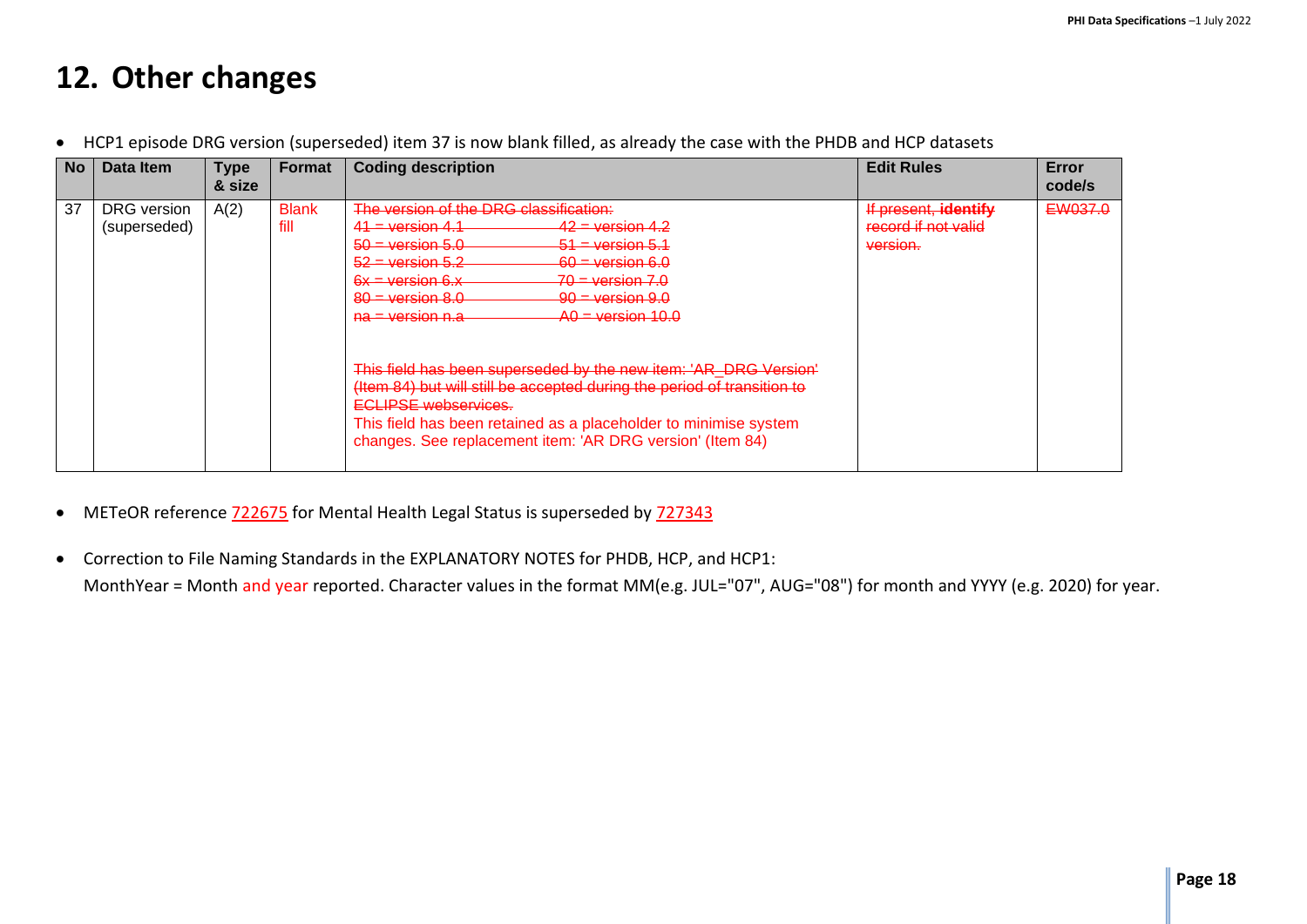• Correction to PHDB Palliative Care Status coding description:

| <b>No</b> | Data Item                     | <b>Coding description</b>                                                                   | <b>Edit Rules</b>                  |
|-----------|-------------------------------|---------------------------------------------------------------------------------------------|------------------------------------|
| 25        | <b>Palliative Care Status</b> | An indicator of whether the episode involved palliative care.                               | Reject record if not (1 or 2).     |
|           |                               | $\mathsf{I}$ = Patient required palliative care during episode                              |                                    |
|           |                               | $2$ = No palliative care required during episode                                            | Reject record if 2 AND 'care type' |
|           |                               | This item is required because some States do not statistically discharge to palliative care | $($ ltem 20 $) = 3$                |
|           |                               | Zero fill if not applicable.<br>refer to guide for use.                                     |                                    |
|           |                               |                                                                                             |                                    |
|           |                               |                                                                                             |                                    |
|           |                               |                                                                                             |                                    |
|           |                               |                                                                                             |                                    |
|           |                               |                                                                                             |                                    |
|           |                               |                                                                                             |                                    |
|           |                               |                                                                                             |                                    |

#### • Correction to HCP episode edit rule:

|               | <b>EDIT RULES</b>                                                                                                                                                                                                | <b>ERROR CODE/S</b> |
|---------------|------------------------------------------------------------------------------------------------------------------------------------------------------------------------------------------------------------------|---------------------|
| <b>Extras</b> | Reject record if Separation date (Item 10) does not equal Admission date (Item 9)<br>where Same-day Status (Item $4039$ ) = 1 (reject if Separation date = Admission date and<br>Same-Day Status not equal to 1) | EE201               |

#### • Correction to HCP1 episode edit rule:

|               | <b>EDIT RULES</b>                                                                                                                                                                                                          | <b>ERROR CODE/S</b> |
|---------------|----------------------------------------------------------------------------------------------------------------------------------------------------------------------------------------------------------------------------|---------------------|
| <b>Extras</b> | <b>Reject record if Separation date (Item 3233) does not equal Admission date (Item</b><br>$3332$ ) where Same-day Status (Item 50) = 1 (reject if Separation date = Admission date<br>and Same-Day Status not equal to 1) | EE201               |

- 'Edit Rule Medical' worksheet for HCP1 is deleted because it has no content
- New edit rule to Collection Level Edit Rules for PHDB and HCP, and to Edit Rules All Records for HCP1. This edit rule already applies but was omitted from the data specifications

|               | <b>EDIT RULES</b>                                                   | <b>ERROR CODE/S</b> |
|---------------|---------------------------------------------------------------------|---------------------|
| <b>Extras</b> | <b>Reject file</b> if record length does not match expected length. | I FOO6              |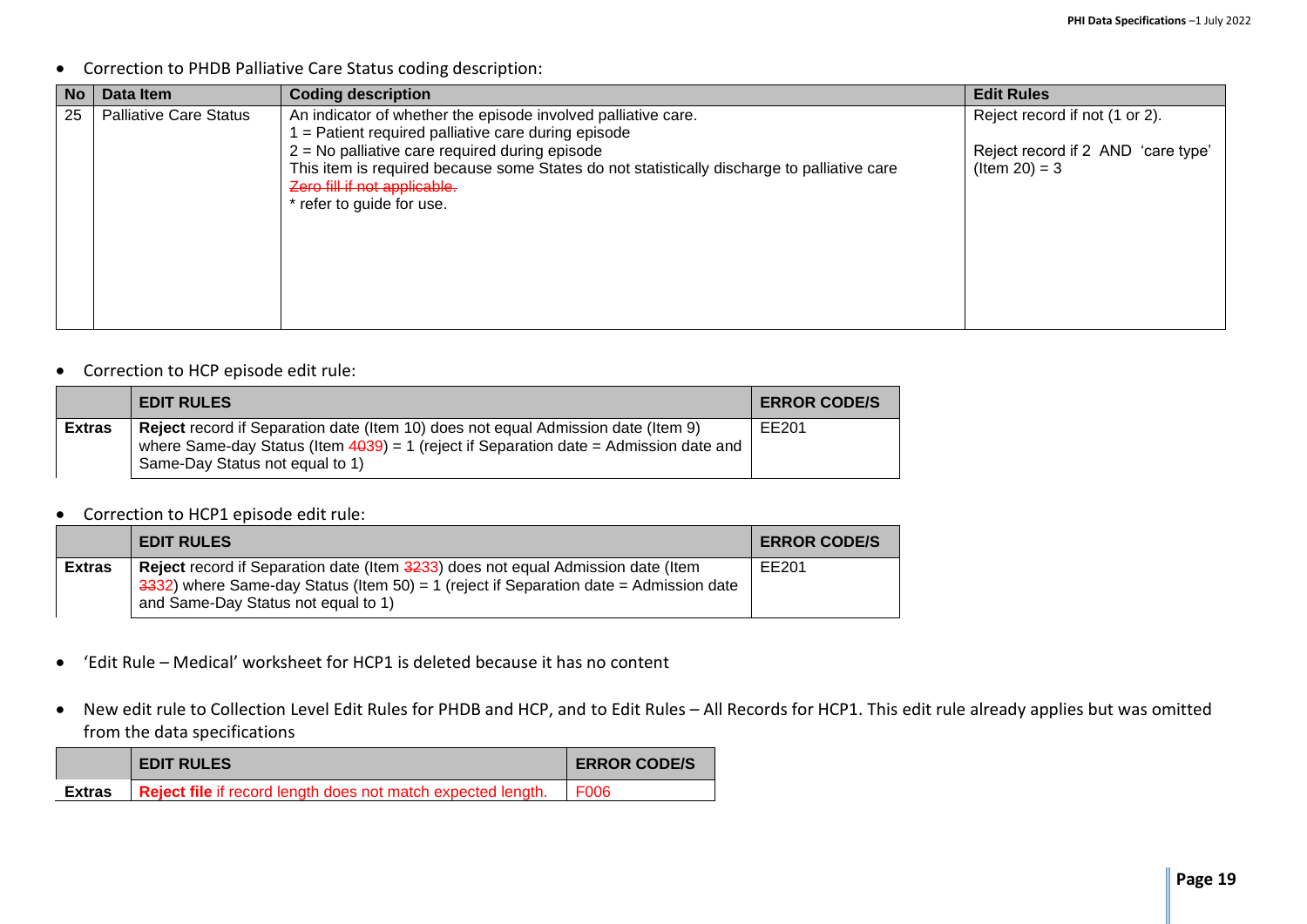**PHI Data Specifications** –1 July 2022